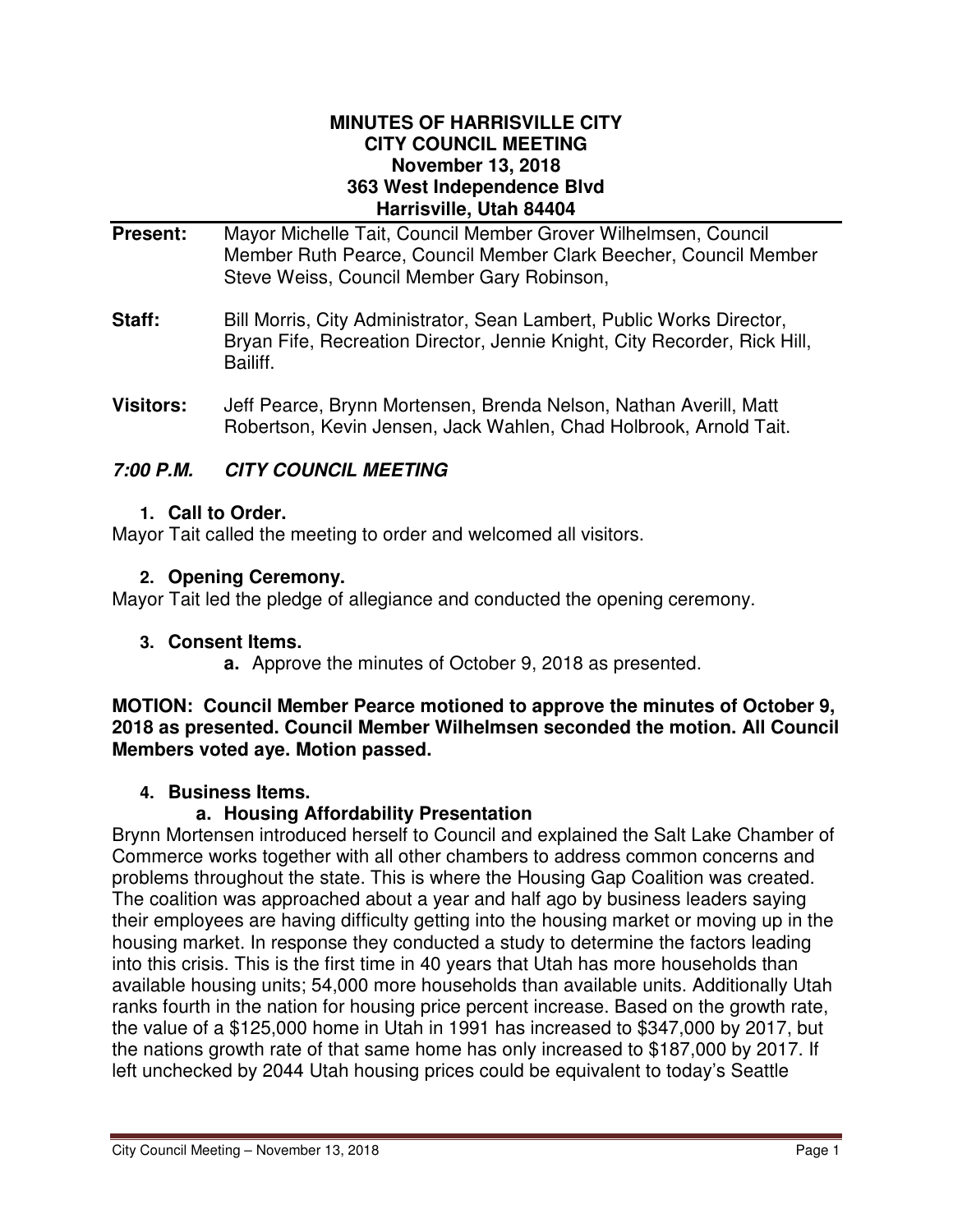prices. We want to make sure that our kids and grandkids can afford to live here and sustain the quality of life we all enjoy.

Five main factors are driving up the housing costs: the housing shortage, construction and labor costs, local zoning ordinances and the "Not in my back yard" attitudes, land costs and topography, and the demographic and economic growth. Possible solutions include a Transportation and Land Use Connection grant through the Wasatch Front Regional Council, the "Build to Success" program through local high schools and applied technology schools, and the housing crisis awareness campaign. Local governments can help aid the situation by facilitating economic growth, addressing skyrocketing trends, supporting different life stages in the housing industry, and providing housing options for children and grandchildren.

Brynn Mortensen suggested Council be innovative in redevelopment options by providing a variety of housing types and options, updating and using the general plan and moderate income housing plan. She also indicated they have a resolution of support that Council can sign to commit to making some of these changes.

Council Member Robinson said he feels children should move away once they graduate from college and should not become dependent on things their parents provide for them. He feels they should not have large houses which cost too much money. Brynn Mortensen said that is part of the problem, there is no affordable housing options for them to encourage children to stay in the area.

Council Member Wilhelmsen suggested using an example other than teachers in their presentation. He said most teachers have to be dual income families to make ends meet.

Brynn Mortensen thanked Council for the opportunity to present this information and the feedback.

#### **b. Discussion/possible action to adopt Harrisville Resolution 18-13; a resolution adopting an Interlocal Agreement with Weber County adopting local transportation funding for the 1100 North Project.**

Sean Lambert explained staff applied for additional funding through WACOG because there have been some additional costs associated with the 1100 North project. WACOG approved the additional funding and this resolution adopts that funding. Council Member Wilhelmsen asked for clarification. Sean Lambert said we received more information about the costs of the project and applied and received more funding.

**MOTION: Council Member Wilhelmsen motioned to adopt Harrisville Resolution 18-13; a resolution adopting an Interlocal Agreement with Weber County adopting local transportation funding for the 1100 North Project. Council Member Weiss seconded the motion. A Roll Call Vote was taken.** 

| <b>Council Member Weiss</b>      | Yes       |
|----------------------------------|-----------|
| <b>Council Member Beecher</b>    | Yes       |
| <b>Council Member Pearce</b>     | Yes       |
| <b>Council Member Robinson</b>   | <b>No</b> |
| <b>Council Member Wilhelmsen</b> | Yes       |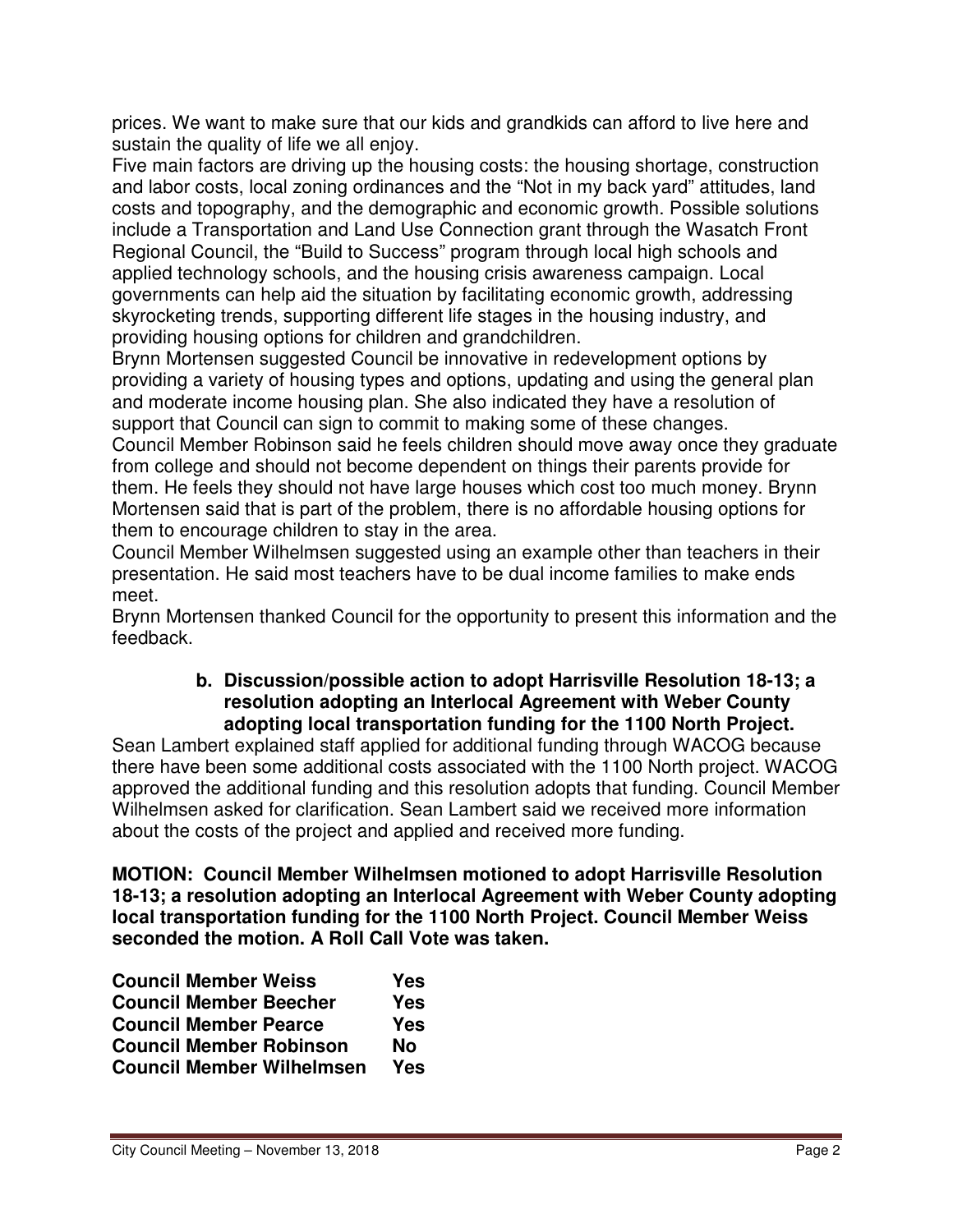## **Motion passed 4-1.**

#### **c. Discussion/possible action to adopt Harrisville Ordinance #497; an ordinance adopting a Transportation and Hydrant Utility Fee.**

Matt Robertson informed Council staff has been seeking a solution to address the deterioration of the roads throughout our city. Class C road funds and the transportation sales tax are not covering the costs that will maintain our current road system. Therefore, a proposed transportation and hydrant utility fee is being proposed to address the future needs and stabilize the maintenance of our roads. The main causes of deterioration include: environmental effects from sunshine (UV rays) and oxidation, water which causes hydraulic action, temperature and moisture together causing expansion and contraction, traffic loading and utility cuts and trenching. Streets have an initial life span of 20 years based on design; they are quantified as the "RSL" or "Remaining Service Life" of the roads. It is much more economical to preserve roads rather than delay and reconstruct roads. As traffic increases, the cost of delaying repair work increases significantly. Repairing the worst roads first is a very expensive way to operate. Keeping the good roads good is the preferable maintenance schedule. Costs of pavement deterioration and maintenance treatments were reviewed. New subdivision roads are initially built by developers. Class C and Proposition One local options gas tax funding from the state are the funding sources for street maintenance. The only other funding options available are to make cuts to the General fund budget or bond, or imposing a property tax increase. A proposed utility fee is equitable based on estimated use of the streets, transparent because expenditure is restricted to roads, curb, gutter, and sidewalks, and non-profit organizations like schools and churches also pay the utility fee. Utility fees will pay for crack sealing, chip and seal, patching, milling, overlays, reconstruction, curb and gutter, sidewalks, widening projects, design and inspections, and additional fire hydrants.

Council Member Robinson asked how long they have been considering this project. Matt Robertson explained they have been talking about this for several months and looking into all possible options. There are other cities using the fee schedule and he feels this will be the best way to make sure the money goes to what it's intended for. Council Member Robinsons said a budget was put into place last April, and we have this meeting, meeting the requirements by noticing on the website. He would like this to be put in the newsletter for several months before, explaining the options. Mayor Tait said she disagrees. There is public here tonight. Council Member Robinson said if they are being honest with the public, they would allow them to come in and make their case. He feels this is underhanded how we presented this. Although he agrees the fire hydrants need to be up kept as well as the roads. He doesn't feel we are doing the best for our citizens. Sean Lambert explained we are doing what's best for citizens by addressing the best way to prevent high costs on roads. Council Member Robinson agreed roads, sewer, water, and police services should be provided by local government.

Council Member Wilhelmsen asked when they first recognized there was a shortage of Class C road funds. Sean Lambert explained this has been going on for the last ten years. Bill Morris said there are funds collected through the transportation tax funding, but not enough. We must look for funding as the roads get older. Sean Lambert said he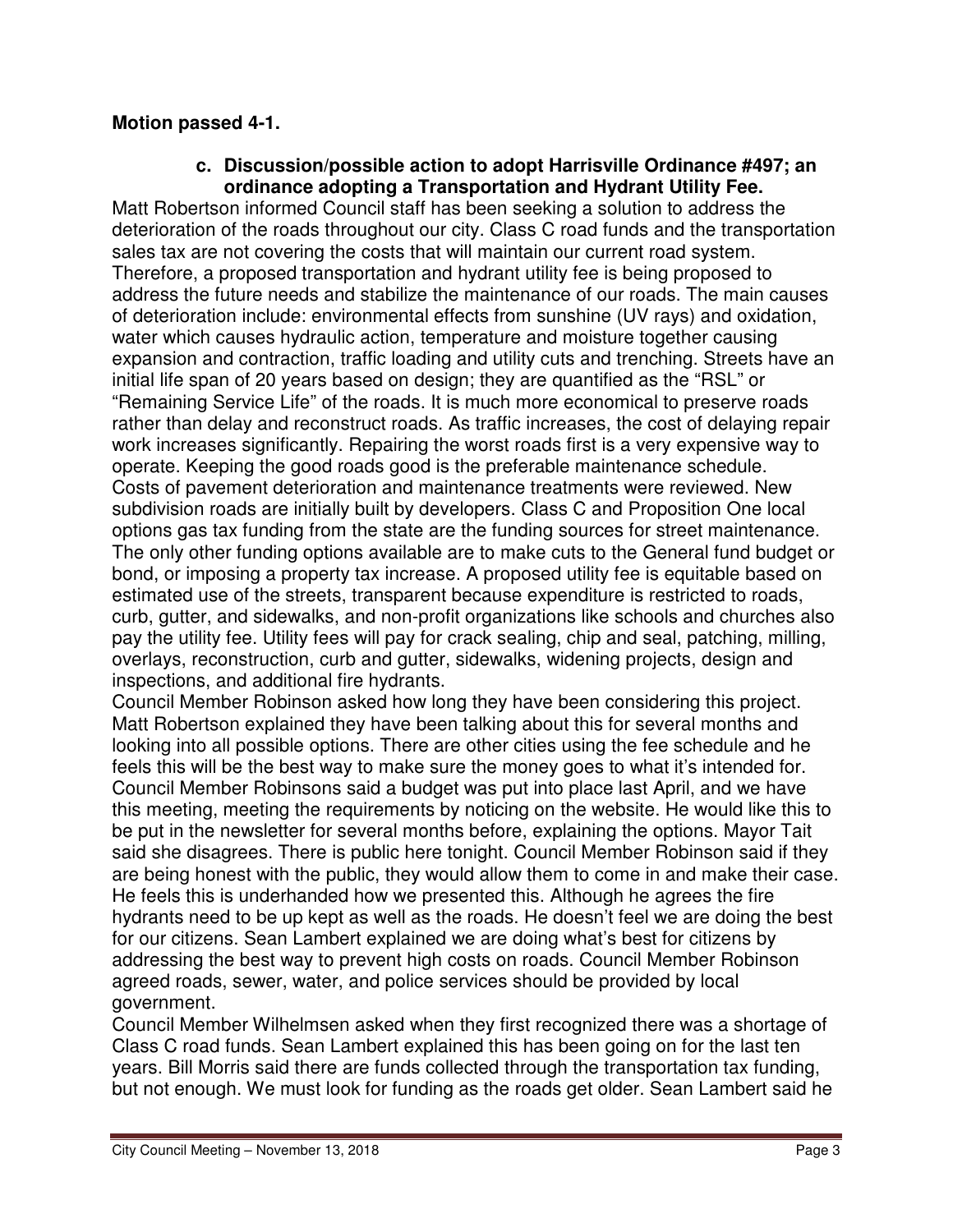is worried if this is not implemented; there will be no way to address road maintenance in the future. Matt Robertson pointed out the city has done a good job, they just haven't been able to keep up with the treatment as well as they'd like.

Matt Robertson explained the city stretches the funding as far as possible but this is not enough to keep up with the necessary needs. Bill Morris gave an estimated \$15,000 will be created through this nominal fee. Matt Robertson and Sean Lambert will have the study conducted to bring back a more realistic amount to address future needs. Bill Morris said any adjustments can be addressed after the study. He explained state legislators may affect our ability to impose this fee in the future so by passing this with the nominal fee; we will be grandfathered in if any legislative changes are made during the session.

Matt Robertson said with the study conducted more outreach can be done to help inform residents. The end cost will probably be higher than what is being suggested tonight. Other cities fees are generally \$10 or more.

Council Member Pearce expressed her concern with not a lot of residents present. Bill Morris explained that is why the fee is being set at \$.50 per household; or even \$.25 per household, as long as this is implemented.

Council Member Wilhelmsen asked if the Class C Road funds are being changed. Matt Robertson said these funds are based on the miles of road within the city. Bill Morris said this goes back to the construction costs presentation. Matt Robertson pointed out quite a few cities take a large chunk of general funds to maintain their roads. Council Member Beecher asked what roads are having issues. Sean Lambert said our maintenance as been kept up so far, but in the next 10 to 15 years we will have to do some significant road repairs in the older areas of the city. He said to maintain the level of service on our road conditions; we need to address this now. Matt Robertson suggested passing a nominal fee while the study is being conducted; where they will assess each road, give it a rating, and look to see what streets need repairs or reconstruction.

Council Member Wilhelmsen said consideration should be given to how much Harrisville residents can afford. If they must change the costs, he would like to look at what the residents can handle. He realizes this is setting precedence in the city and asked if we have any other options to seek road funding. Matt Robertson explained grant money is specific to the projects awarded. Sean Lambert said no other funding can be used strictly for maintenance or reconstruction.

Council Member Robinson asked if Class C Road funds can only be used for roads. Matt Robertson said the auditor scrutinizes the Class C Road funds and monitors closely how these are being spent. The state requires this audit. He is confident these funds are watched very closely.

Council Member Pearce clarified if this fee is passed, the amount will be no more than \$.50 per residence until a study has been completed. Council Member Weiss said he does not want to bond or raise property taxes. Council Member Beecher expressed concern with the legislators passing something eliminating this option. Bill Morris said this would be a disservice to our residents if this was not addressed before the legislative session.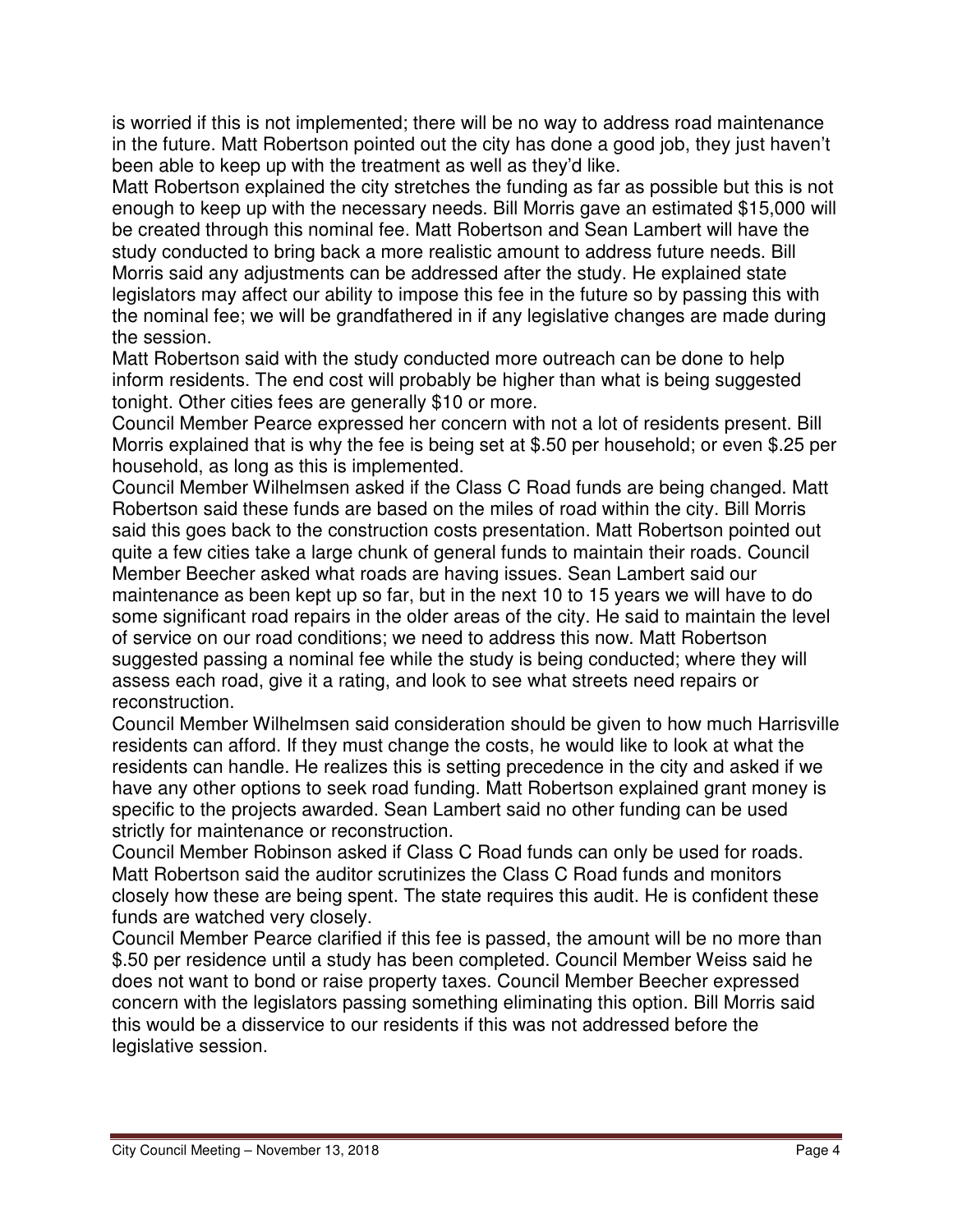**MOTION: Council Member Weiss motioned to adopt Harrisville Ordinance #497; an ordinance adopting a Transportation and Hydrant Utility Fee with a \$.50 residential and \$1 commercial/manufacturing fee until a study can be conducted. Council Member Ruth seconded the motion. A Roll Call Vote was taken.** 

| <b>Council Member Weiss</b>      | Yes |
|----------------------------------|-----|
| <b>Council Member Beecher</b>    | Yes |
| <b>Council Member Pearce</b>     | Yes |
| <b>Council Member Robinson</b>   | No  |
| <b>Council Member Wilhelmsen</b> | Yes |

## **Motion passed 4-1.**

### **d. Discussion/possible action to surplus property.**

Sean Lambert explained he is looking to surplus a 2007 truck that has required extensive repairs recently. Mayor Tait asked if this is the truck Parks and Recreation wanted to keep. Sean Lambert confirmed this and said the fuel pump and the heater have recently been fixed. He said there are three employees at the park. Mayor Tait said she believes they wanted to keep this for the fuel tank. She asked if there is a difference in the amount of fuel available. Bryan Fife said this gives them 130 gallons of available fuel at the recreation shop. Mayor Tait asked how they would address this if the truck is gone. Sean Lambert said the recreation department can fuel at the shop so he can control things better. He said they are over at the shop several times a week. Mayor Tait asked for clarification on any other repairs and where the work was done. Sean Lambert said the front end, fuel pump, and the heater were fixed by Big O. Mayor Tait asked how much would depreciate if they waited until the next budget year. Sean Lambert said there is an auction in December he is looking to sell at. Mayor Tait wondered if six months wouldn't make a big difference.

Bryan Fife said this truck falls under the Public Works budget. Parks and Recreation are filling up several times a week. They have a significant safety concern pulling in large trucks to the Public Works facility. He would like to keep the truck with the fuel tank. They should not have to rely on Public Works to fill up.

Mayor Tait asked what the Public Works fleet includes. Sean Lambert said they have nine trucks and two trucks in Recreation. He explained recreation loans one employee to Public Works for the winter months. Mayor Tait said she feels this might be a little premature. Sean Lambert said due to the age of the truck and the money they have recently put into the truck he would like to surplus the vehicle. Bryan Fife said he needs that truck, they have different needs than Public Works during the winter months, and they do not always want a truck with a sander and snow plow attached. This is a bit of a conflict. Mayor Tait said maybe this needs to be addressed between departments. Council Member Weiss asked what the price difference would be in six months, if we wait. Council Member Beecher expressed his concern with the surplus, especially if they talked about keeping this truck. Council Member Robinson asked if there are any clearances on trucks this time of year. Bryan Fife said he would need to ask for another truck because he has four employees who share two trucks. Council Member Wilhelmsen asked how much money they have spent fixing this truck. Sean Lambert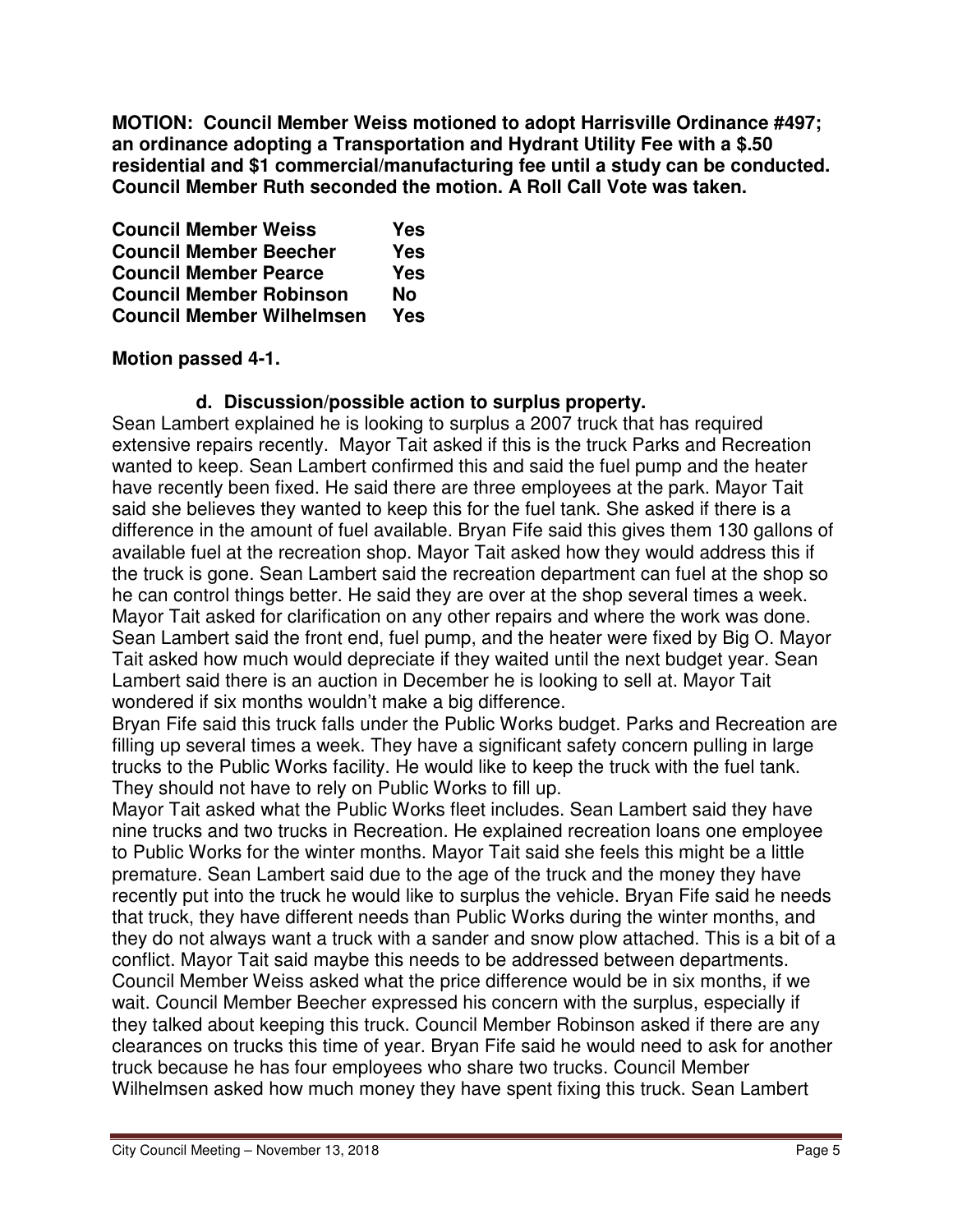said about \$3,500. Council Member Robinson asked what the blue book price is. Sean Lambert explained \$10,000-\$11,000.

### **MOTION: Council Member Pearce motioned to table the surplus property discussion. Council Member Beecher seconded the motion. All Council Members voted aye. Motion passed.**

# **5. Public Comments - (3 minute maximum)**

Nathan Averill, 1222 Georgia Ave, commented on the transportation and hydrant fee that was passed. He is disappointed that his utility fee will increase by the next budget. He feels there are better, more transparent ways to fund this.

Blaine Barrow, 750 West, said he has been working with Sean Lambert to address resident traffic concerns on 750 West. They have seen increased traffic cutting across from Highway 89 to the BDO. Being a retired resident, he sees this traffic all day long. He has spoken with Chief Jackson regarding the speed, and Sean Lambert regarding the possible installation of electric signs. He feels they are not going to be able to stop the amount of traffic due to the expansion of the BDO and that Council should make this a high priority. With the gravel pit, trucks are coming through there with belly dumps with high weights. He encouraged Council to take a drive and see if they would like to live there and see what they can do to fix the problem.

## **6. Mayor/Council Follow-Up:**

Council Member Pearce commented on the suggested electronic signs that were brought up. She explained they are often used for speed racing to clock the speed of the race. Sean Lambert said some available signs just blink when the speed limit is exceeded. Council Member Weiss said the signs in Pleasant View have the speed on the signs. He asked if there is any way to restrict the traffic. Bill Morris said the only option to restrict is designate this as a non-truck route. Council Member Weiss asked if weight restriction is an option. Bill Morris clarified through the non-truck route option only. Mayor Tait commented this could possibly help save the road conditions as well.

Council Member Robinson asked for a follow up on the Larsen Lane proposal. Mayor Tait said the acquisition agent is still meeting with property owners about acquiring the property.

Council Member Robinson said he believes property owners are in favor of replacing the fencing at the main park. Bryan Fife said he has only heard from five residents and requested the property owners contact him directly; this is why he sent out the letter. There was some discussion regarding fence replacement in the past and what type of material was used.

Mayor Tait thanked Bryan Fife and Jennie Knight for the fall festival and the trunk or treat. She said people setup their own trunks and brought their own candy to participate.